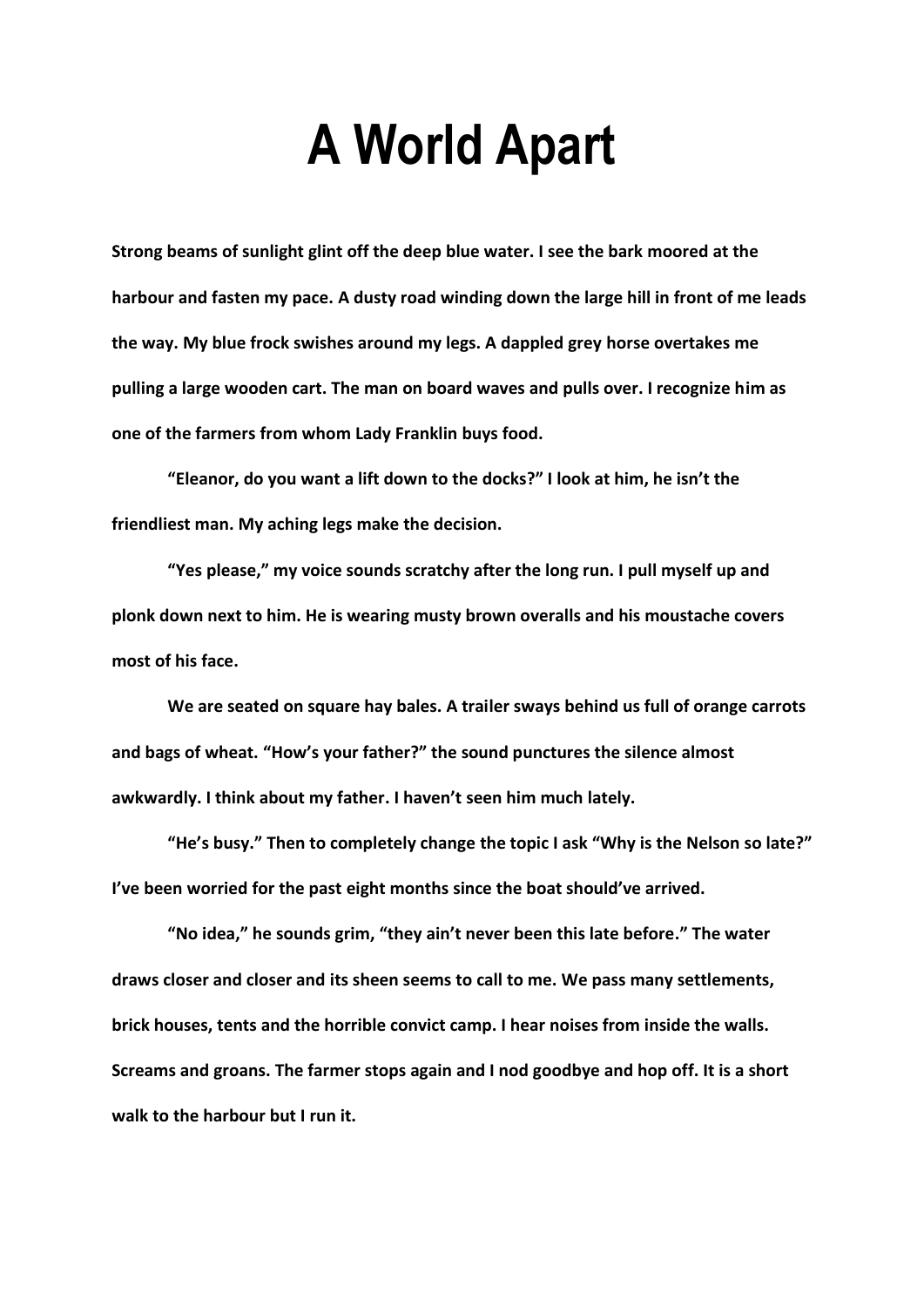**I hear the native gulls squawking at bustling people, in the cluttered dirt roads. People heading, like me, to see the boat. I watch the gulls' wings turn and how they glide propelling themselves through the air. I carelessly stomp on a lady's foot and hurriedly apologize. She tells me to stop looking at the clouds.**

**I see the bark and quicken my pace. Numerous men are surrounding the threemasted boat, pulling off their crated cargo. The gargantuan white sails are being tucked into their coverings. I see the sailors and my heart fills with glee. I can already imagine hearing the stories of England, of their trip and the many sights they saw. I wonder about the enormous whale they saw last visit. I wish I could see one, I wish I was a sailor, always moving never staying too long in one place.**

**I walk up to a sailor shepherding convicts. "Why were you so late?" his head turns down towards me.**

**"Didn't you hear?" he sounds exasperated, "this is the second boat to be sent down to Van Diemen's Land, the Nelson never made it." I look up at the boat and sure enough the writing scrawled across the side reads Golden Mary.**

**"Do you know about a sailor called Tom?" the question blurts from my mouth. I don't have time to think, I just say.**

**"Tom, grey hair and glasses?"**

**"No, blonde hair, young,"** 

**"He's not on this boat I can tell you that much," he looks down at me. "Why, is he your husband?" I blush but at the same time feel tears coming to my eyes. "Get out of here, I have work to do." I walk away slowly. What happened to Tom? He can't be dead. My slow walk turns into a run, through the crowd of people, weaving along the roads**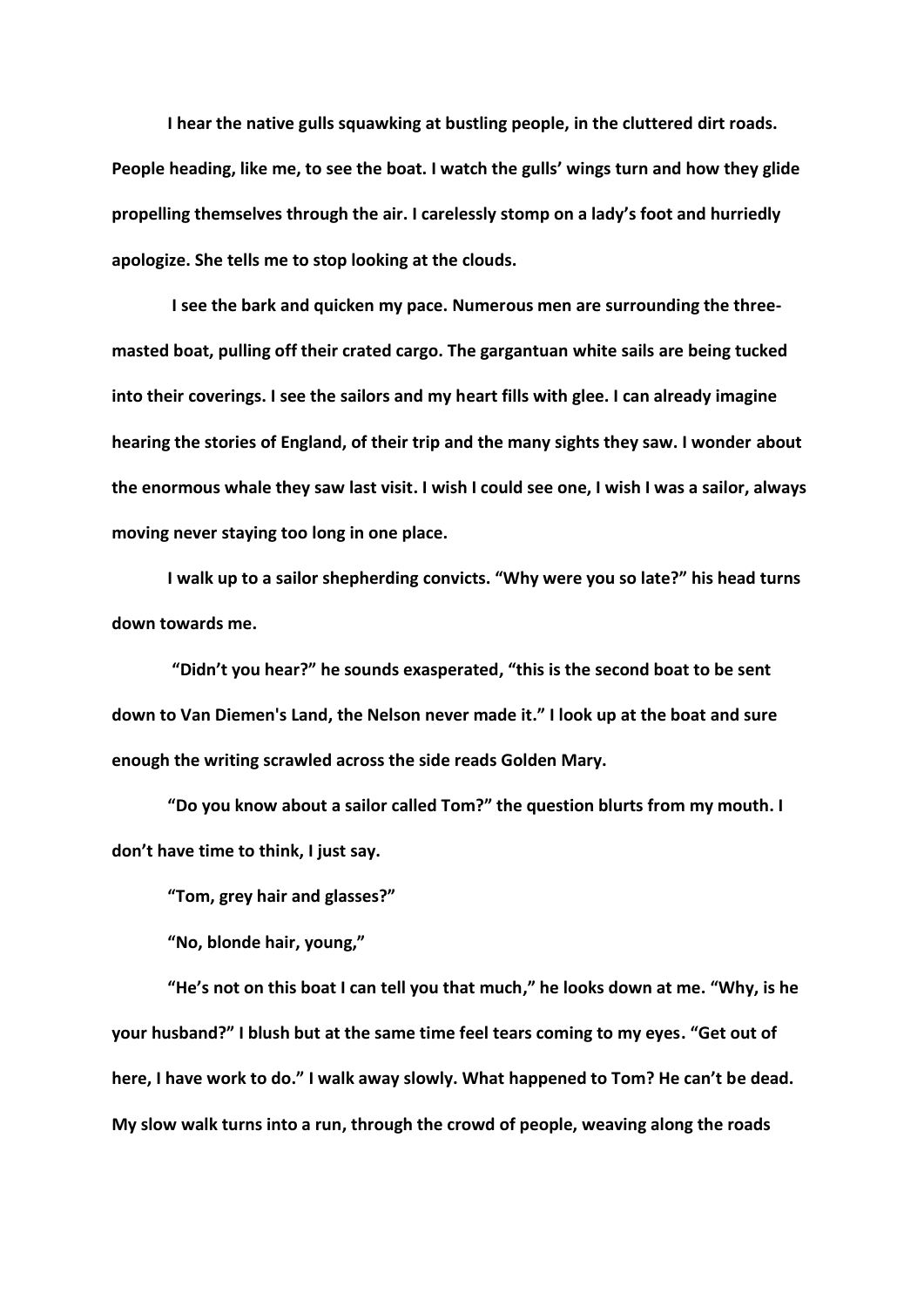**passing the small church, the dilapidated bakery. I feel grass under my feet and slow. I land hard on my knees and bury my face into my immaculately embroidered skirt.** 

**The world is streaks of colour through my tears. Pictures float through my mind. Tom, the most amazing person I know, or knew - gone.** 

## موءرج موءحي موجود

**The golden light streams through the dull grey windows. The tome in my hand, heavy. The story scrambled across the page. A story of a different world, a better world. I can't concentrate on the story. The pages fuzz as my eyes fill with tears again. I can't understand why. Why me? Why Tom?** 

**I remember some of the stories he told me, of cobbled streets, of houses older than we can remember, of the poor and hungry. I picture London. My heart fills with yearning. I wish I wasn't stuck on this miniscule island. I start sobbing louder and bury my face into the musty novel. Not for the first time I am filled with uncontrollable rage. I don't know why but I have a need to yell and scream, kick and punch. Cause pain to someone else. I flop suddenly tired. Just sobbing gently. Wondering about Tom. Poor Tom.**

**I stand up, my legs are stiff and tense. Light pink stripes surround me covering the walls. Nestled into a corner is my wooden bed. A colourful quilt covering the spongy mattress. A large book shelf stands near the window. I walk over. The dark wood is smooth and shining. Half the shelves are empty, waiting to be filled. I run my hand over the thick binding. I place the tome in my flopping hand onto one of the less-full shelves.**

**I think of the twisting stories. Stories of orphans, of hunchbacks and of disease. The stories that free me from this island. Give me a glance at the world beyond. The world I used to live in. Tom used to give me these glances.**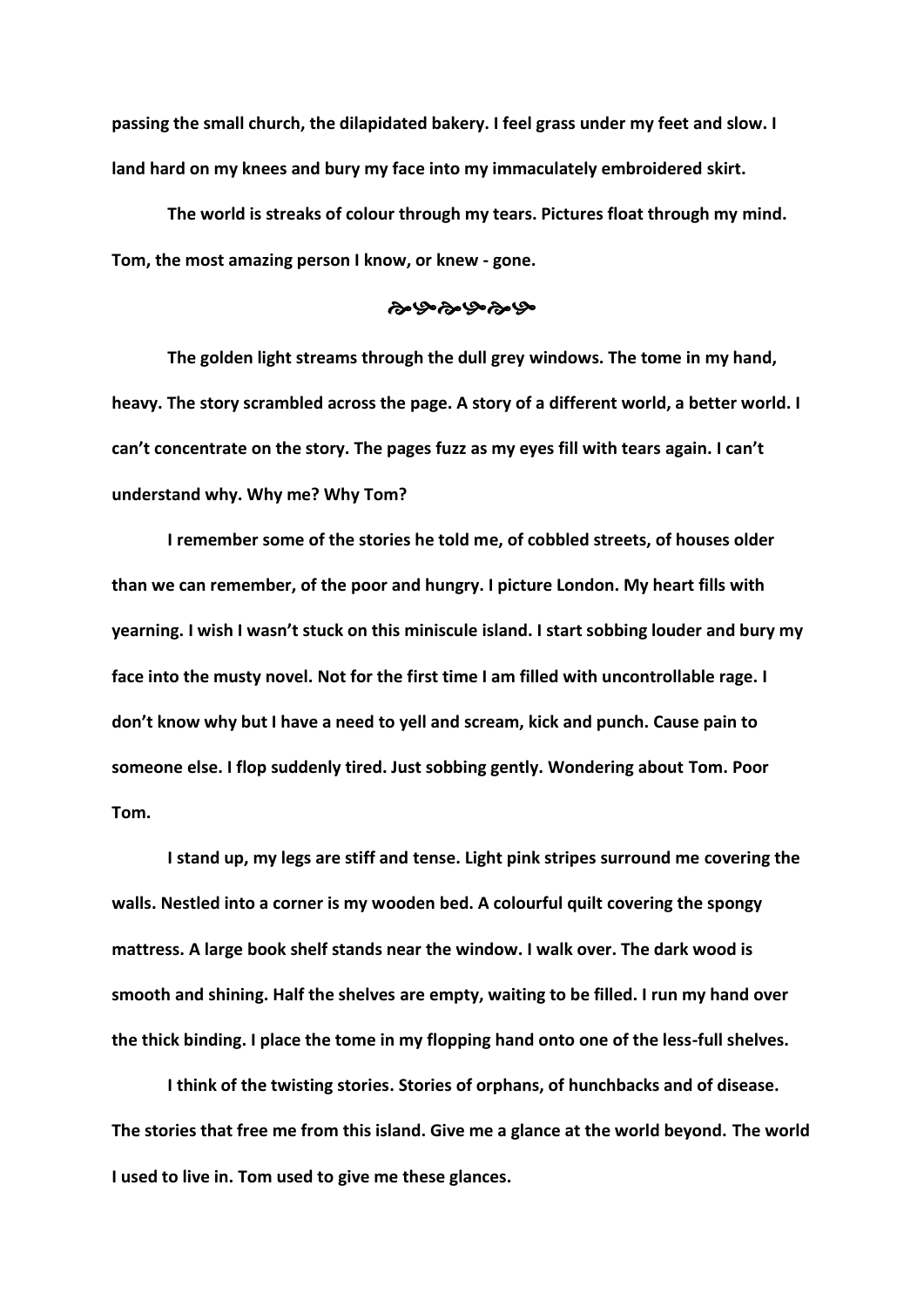#### ನ್ನುಳುಳುಳು

**The white floral pattern stretches out in front of me. My bowl and plate shining white. Rosette comes out carrying a large bowl full of thick beef soup. Lady Jane nods at the maid and gives her a small smile. She picks up our bowls and ladles large amounts of the broth into the clear white emptiness of my bowl. Empty like my heart.** 

**"May the lord watch over us in our upcoming endeavours, let us remain peaceful in heart and complete in soul. Bless us for eternity. Amen."**

**"Amen" I mutter in reply, my head bowed. I tuck my blank serviette into my dress. Then start to spoon the broth into my mouth. The taste is dull but the warmth fills me. I feel fine. The sadness dulled. I continue eating.** 

**Lady Franklin coughs politely. Her dark hair forming a cloud around her head. The long white gown falling gracefully to her feet. The room is silent, a cold silence, and I feel exhausted and dizzy, unable to control my emotions.**

**I scrape the last pieces of vegetables out of my bowl and Rosette immediately hurries to refill it. I put my hand up telling her to stop, wordlessly. I place my shining spoon in the centre of my bowl. I stare out the window at the black night and for the first time this evening, I feel warm and cosy.**

#### ಳುಳುಳುಳುಳು

**The sun shines through the hanging pieces of red cloth. My colourful quilt up around my neck. I place my feet on the floor. Coldness runs from my feet up my rigid spine and to my head. My pale pink nightgown hanging down in front of me, soft and smooth. I stand, my body tense and stiff. Walking towards the window, I pull the curtains aside and tie them with the thick golden tassels. The fuzzy trees outside sway gently in a calm breeze and the sun shines brighter than ever. I pull a book off my shelf, a small green leather bound**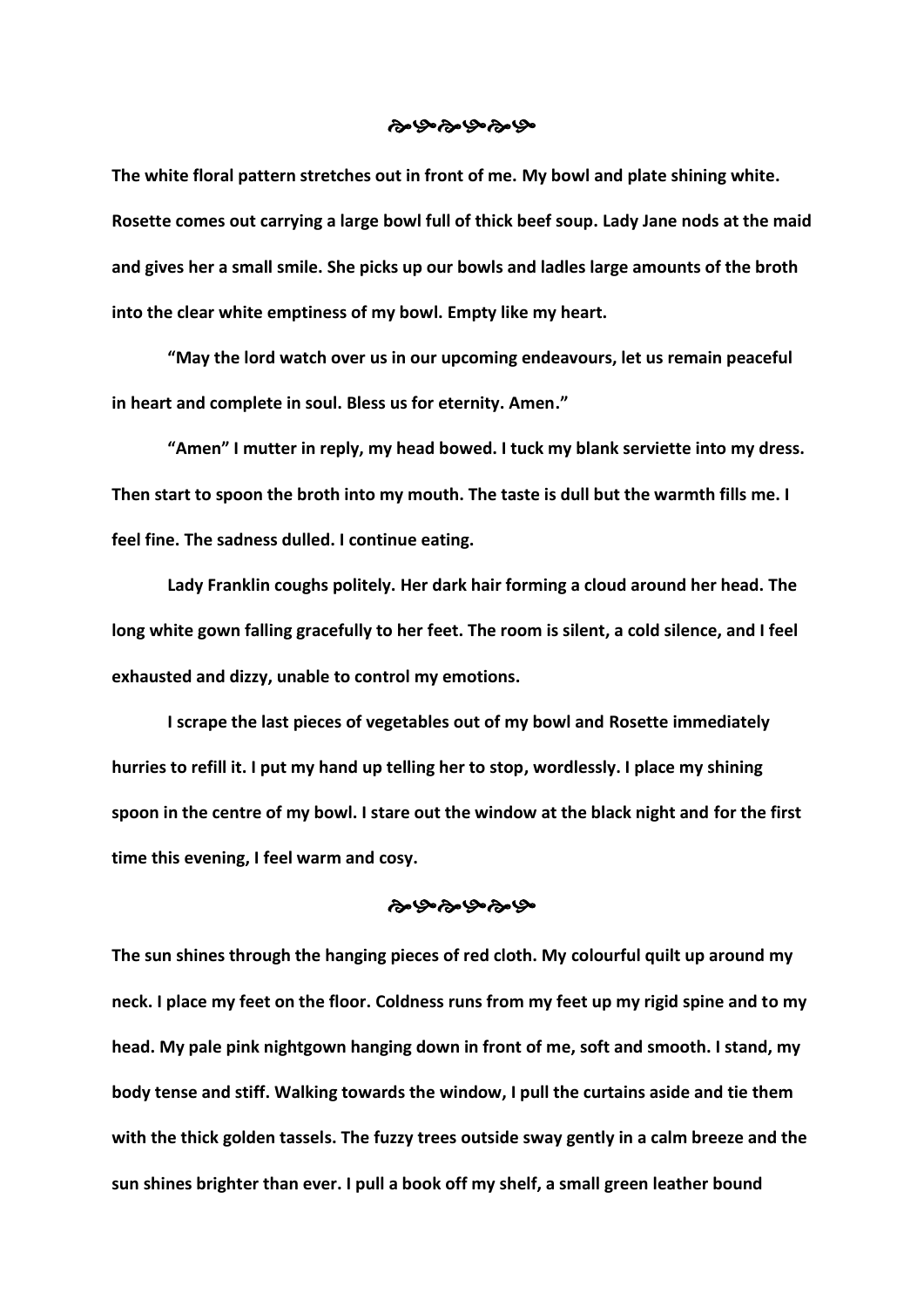**novel. I position myself delicately on the lightly cushioned bay window and open to a random page. I don't read, I'm too distracted, too helpless. I think of London where everything happens. I remember the wide cobbled streets, the large churches and the small grey hospital I was born in.** 

**My mind drifts to my mother. I don't remember her, the woman who shared my name. We used to visit her shining tombstone, lay flowers where her body rests below. I remember that. Coldness runs though me, maybe if I return to England I will have another tomb to lay flowers on.** 

**My eyes fill with grief. I stand and walk to my clothes chest. I pull out one of my tight corsets. The soft silky fabric is a light pink and the back is neatly laced through the small holes. I pull my nightie off over my head. The corset is tight and I find it hard to fasten. I look in my chest again. Carefully folded on top is my white petticoat. I put that on as well. Next a big red dress goes over the top of everything. The puffy skirt bulges out and the embroidery is extravagant. Its long sleeves end in neat lace. Last of all I pull on a pair of small brown leather boots that were sitting next to the chest. The boots are hard and cold against my bare feet.**

#### ೀಳಿತುಳಿತುಳಿ

**A knock on the door rings through the silence. "Enter," my voice cracks as I mutter the words. I expect to see the white dress of a maid appearing through the doors, but instead the pink hooped skirt of Lady Franklin squeezes through. She smiles at me and awkwardly takes a seat next to me at the bay window. She is beautiful, her hair dark, tied up in a tight bun. Her dress falling elegantly around her, encasing her in material.**

**"I thought I would come and talk to you, Eleanor," her voice is soft and her bright eyes are staring at me. "You've been acting rather strangely lately and I wanted to know**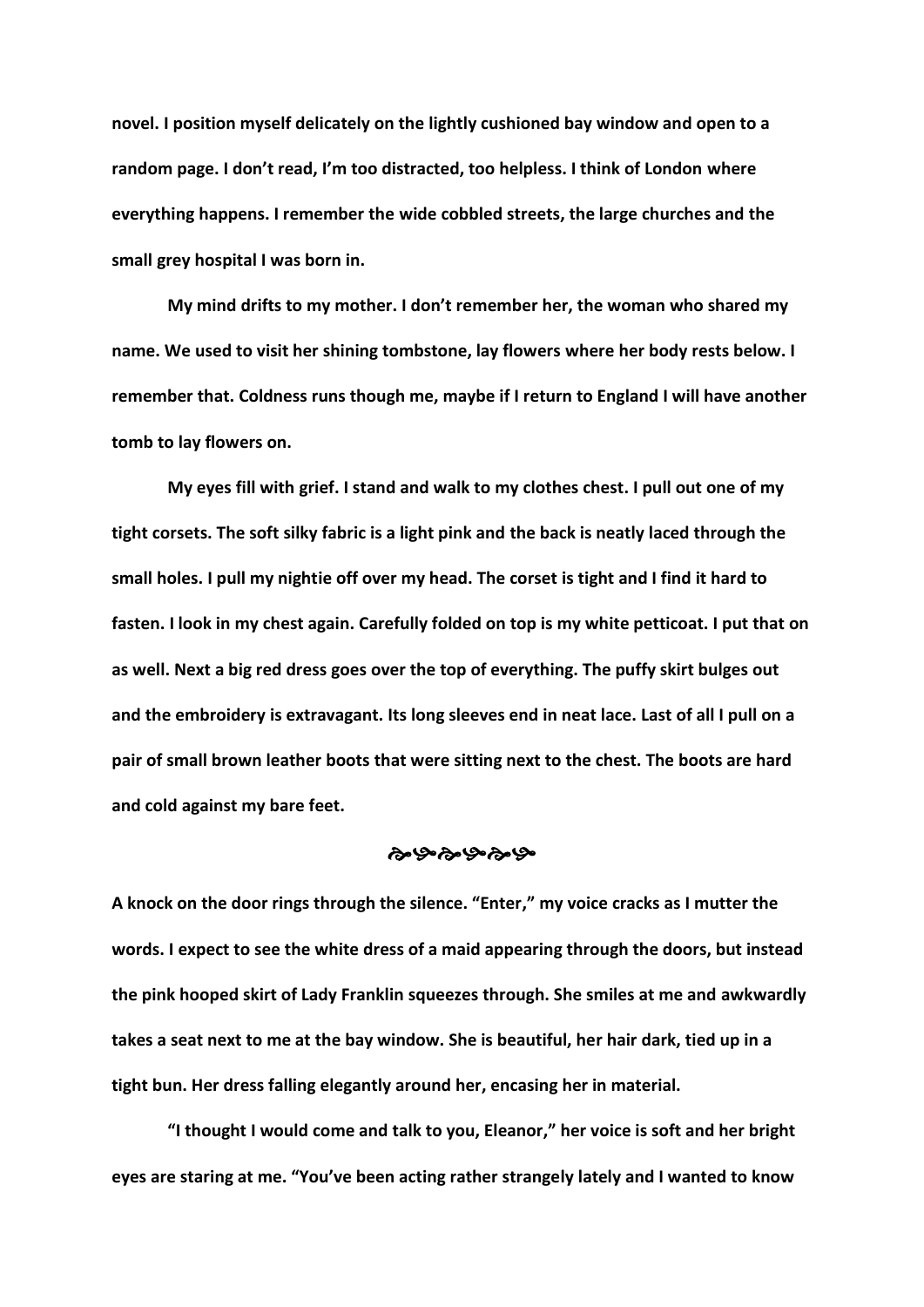**what's wrong." She looks concerned. My eyes fill with tears. I feel ashamed. "You can tell me," she lays a gloved hand on my shoulder.** 

**"I," my voice stutters and I feel out of control, "do you remember Tom?" tears start falling and a sob explodes from me.**

**"The boy you spent time with on the boat when we were coming over, back when you were twelve?" she looks puzzled but I'm glad she remembers.**

**"Yes him," I wipe my eyes with my sleeve, "he was on the supply boat when it sunk." Lady Franklin's eyes widen. Horrified. They seem to enclose me.** 

**"I didn't know." She stares at me, her eyes full with sympathy. "Why didn't you tell us?" I feel stupid, ignorant.**

**"I don't know," I am shaking and Lady Franklin wraps her velvet covered arm around my slumped shoulders. I lean into her burying my sobbing face into the many layers of embroidered material. Seeking comfort. I expect her to retreat, disgusted, but she does not. I close my watery eyes, trying to block out the world.**

#### وبارج وحيارج وحيارج

**The room is light, too light, unbearably light. The cushion is cold under me. I feel horribly exposed. I look around. Lady Franklin is still next to me. I am shocked, embarrassed. "I thought I would let you rest." Her voice is calm and smooth. Her mouth frowned downwards. She is calm but I can feel sadness radiating off her. "I wanted to talk to you about something as well. I'm not sure it's the best time but it is necessary." She looks at me and I suddenly feel uncomfortable, nervous. "Your father has been withdrawn." I look at her unbelieving. I'm flooded with happiness and sadness. Unsure, shocked.**

**"So we are going back to England?" my voice is quiet. I look up at her face. She nods her face unrevealing. Her eyes are staring out the window. She might be upset,**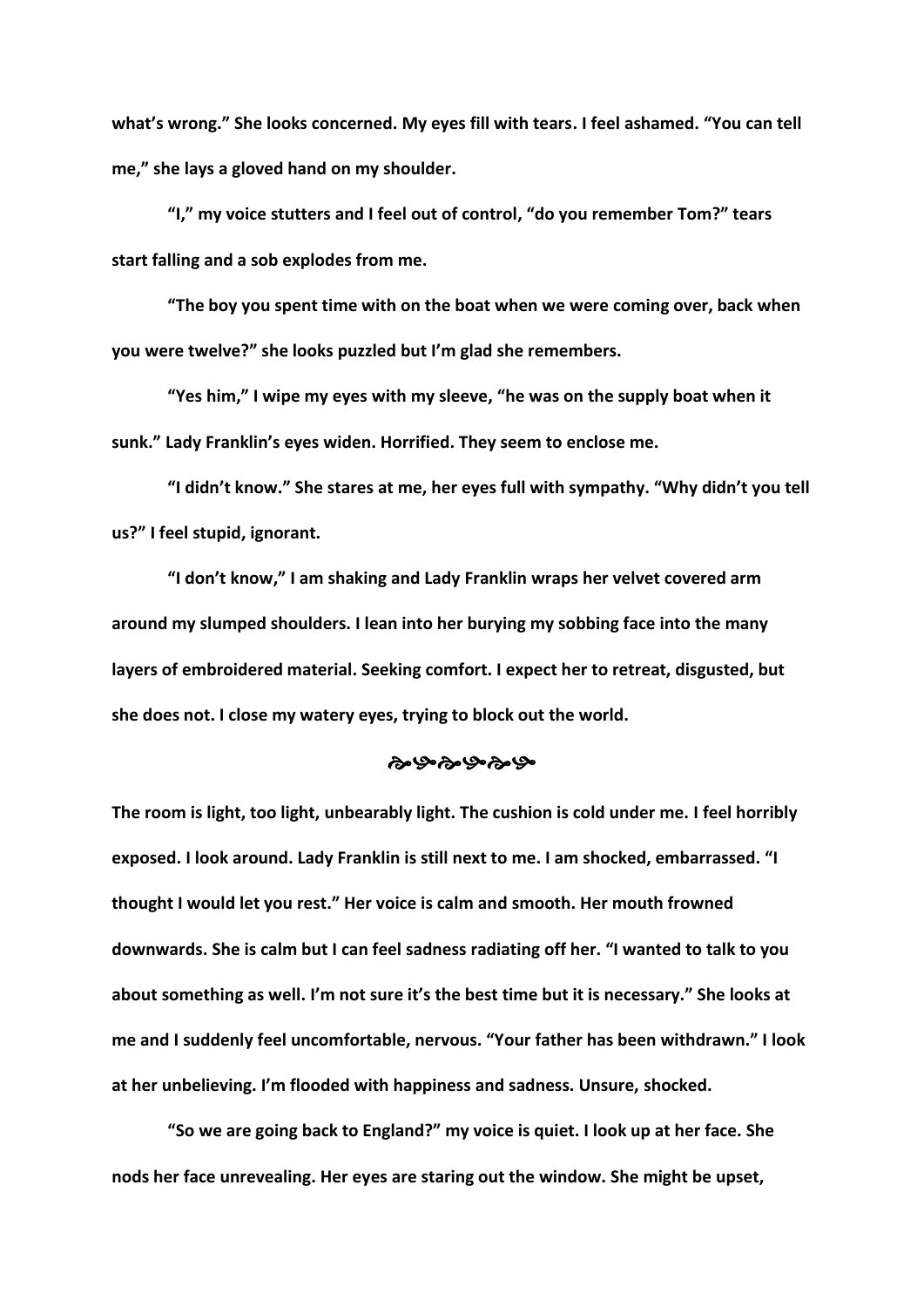**maybe not. I don't know how I feel. Isn't this what I wished for? I imagine the dark street, the hundreds of buildings. My head spins, Tom, going back, Father. What about the journey? The journey without Tom. The way here, he had told me stories, played tag on the deck, taught me to read the stars, and to climb the wavering ladders to the top of the masts.**

**"I will give you some time alone," She stood up and I watched her exit. The dark wooden door swung almost shut. I stayed still. Back to London, back to my childhood. I think of my old house, my old room, my mother's rocking chair, I used to snuggle up on it with my sheepskin and read. How much I have changed since we arrived on this tiny island. Why was Father withdrawn? I think of the journey back, four months on a wooden vessel, four months with no child companions. I guess I'm not a child anymore. There will probably be sailors my age, but not Tom. I wanted to go back to London, but now I can't imagine leaving the island.** 

**I need some fresh air. I walk to the doorway and gently pull the metal knob. The door opens to reveal a rather plain hall. The runner along the floor is grey and the walls cream, portraits of Father's relatives are scattered along the wall. I walk down the hall passing numerous doors. I can hear noises from behind some, probably Rosette or one of the other maids. The door at the end is gigantic. It seems to be looming over me, shadowing me. The wood is darker than on my door and the patterns more intricate.** 

**The knob is cool under my hand. I rotate it and suddenly am plunged into the light. My eyes ache with the intensity. I walk out, the sun pounding down on me. The sharp grass surrounds me and my brown boots roll on the uneven path. The trees gathered around me have slender trunks, speckled with all kinds of brown. I walk around one of the trees to a special bench Lady Franklin had placed there. She said it was for when she**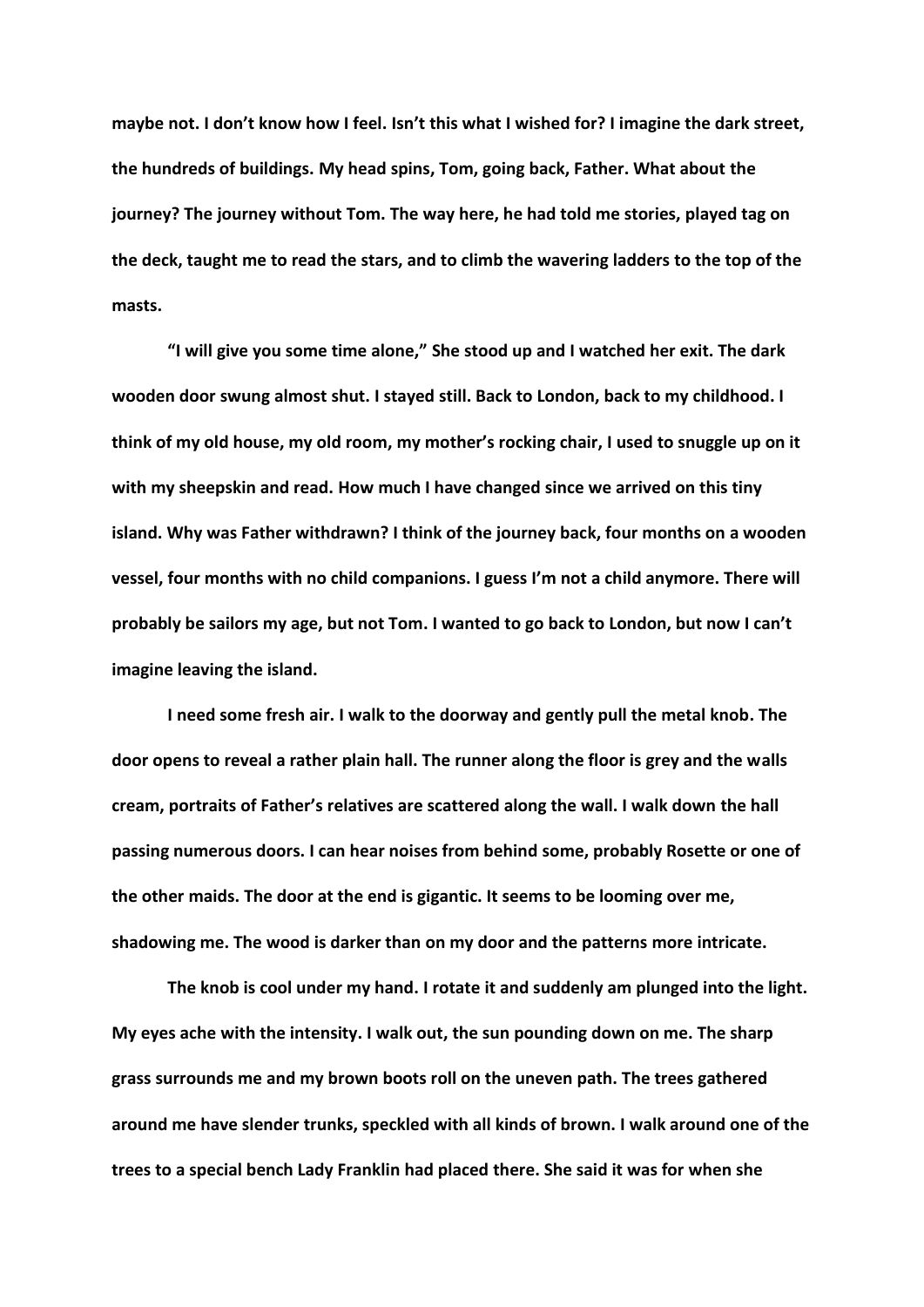**needed to clear her head. I sit down slowly. The breeze is cool and the fragrant green leaves above my head sway. One falls into my skirt. I look at the gentle lines curving from centre to outside. The leaf is covered in a white powder. I crush the leaf in my fist. The crunch is loud and I feel the pieces in my hand. I let them fall. They hit the brown dirt, blending in to the rest of the fallen leaves. I tuck my legs up and my skirt covers them, a sea of fabric.**

#### ৼ৸৻ঽ৽৻ঽ৽৻ঽ৽৻

**The breeze runs through my hair and I feel wild, like one of the natives. The natives I will never see again. Father leads the way over the small wooden gangway. Suddenly the ground under my foot is rocking. I feel unsure, self-conscious as I look out over the crowd, come to wish Father a safe journey, say goodbye. I see many familiar faces. People I will miss, people I care for. My heart aches as my eyes fall on the face of Mr Smith the baker. He always used to sneak me an apple roll when I accompanied Lady Franklin to his store.**

**I turn, following Lady Franklin across the deck. Sailors are preparing to depart. The sails are being hoisted up. I look at Lady Franklin's face, unreadable, expressionless.**

**The deck is shining with polish and the three masts point straight into the shockingly blue sky. I follow Lady Franklin down the ladder leading to the rooms below. Father is still saying goodbye to his people, his land. I suddenly feel sick. It feels so weird to be leaving.** 

**The only natural light is coming from the hatch above. We walk along the hallway. The light here is scarce and provided by small oil lamps hanging from the roof. Doors enclose the rooms to my left and right. Which door is hiding the room I shall stay in? Lady Franklin stops suddenly. I nearly run into her. She turns and opens the door to our right. Inside it is dark and smells of old bread. A single oil lamp hangs from the roof. Two beds**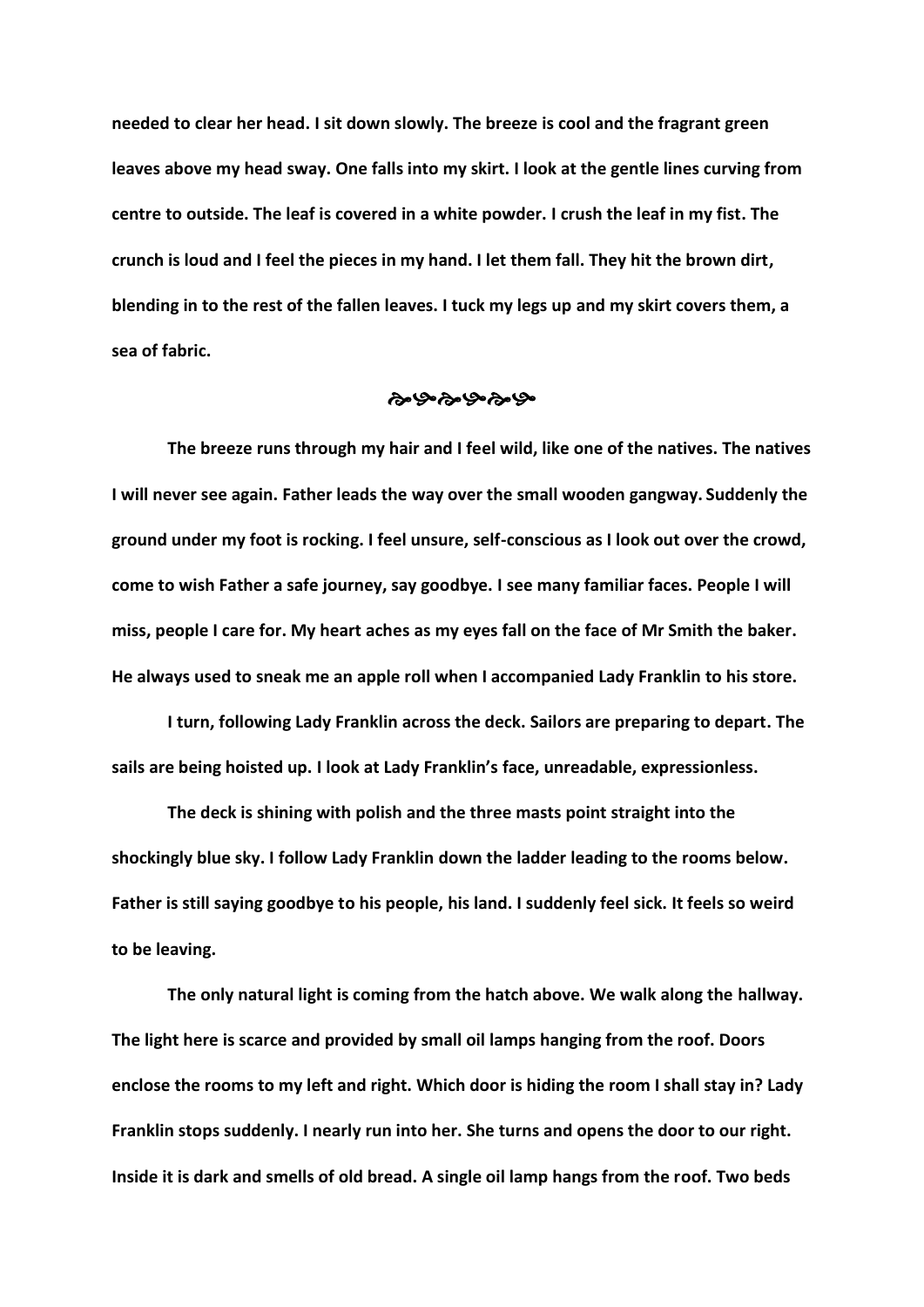**are adjacent to each other. The sheets are white and clean and a grey blanket is folded at the end. The beds are smaller than normal beds and have no head or end. A chest of drawers sits between them, made of a darker wood. The rug on the floor is plain and appears colourless in the dim light. A writing desk is the only other noticeable object, a chair is tucked neatly in between the four straight legs. It feels so dark, so small. How am I supposed to live here for four months?** 

**I take off my small pink cardigan. "You can have the top two drawers." Lady Jane sounds exhausted I gently fold the woollen garment and walk across the floor to the drawers. As I open one, a large rat scuttles out a hole at the back. I jump backwards, scared. Slowly I approach again and place the folded garment in the drawers. Suddenly we start moving I can imagine the coast going past us. People waving. I lie carefully on the bed. Tired, I've been tired since that day, the day I found out Tom had left the world.** 

#### ಳುಳುಳುಳುಳಿ

**The ripples spread through the water. The boat cutting through the substance known as water. The water is extraordinarily light blue and the creatures elegantly leaping out are clearly visible beneath the surface. The grey fins poking out of the creatures' backs look like the fins of a shark.**

**"Eleanor, lunch is being served." I turn around suddenly. Lady Franklin is waiting for me. I take one last glance at the creatures before walking towards her. "They're beautiful aren't they?" I nod with a smile spread across my face. We go down into the darkness. It feels horrible when the day outside is so light. We walk towards the bow of the boat. This is where Father's room is. Here there are small windows inside the rooms. Lady Franklin knocks on one of the doors.**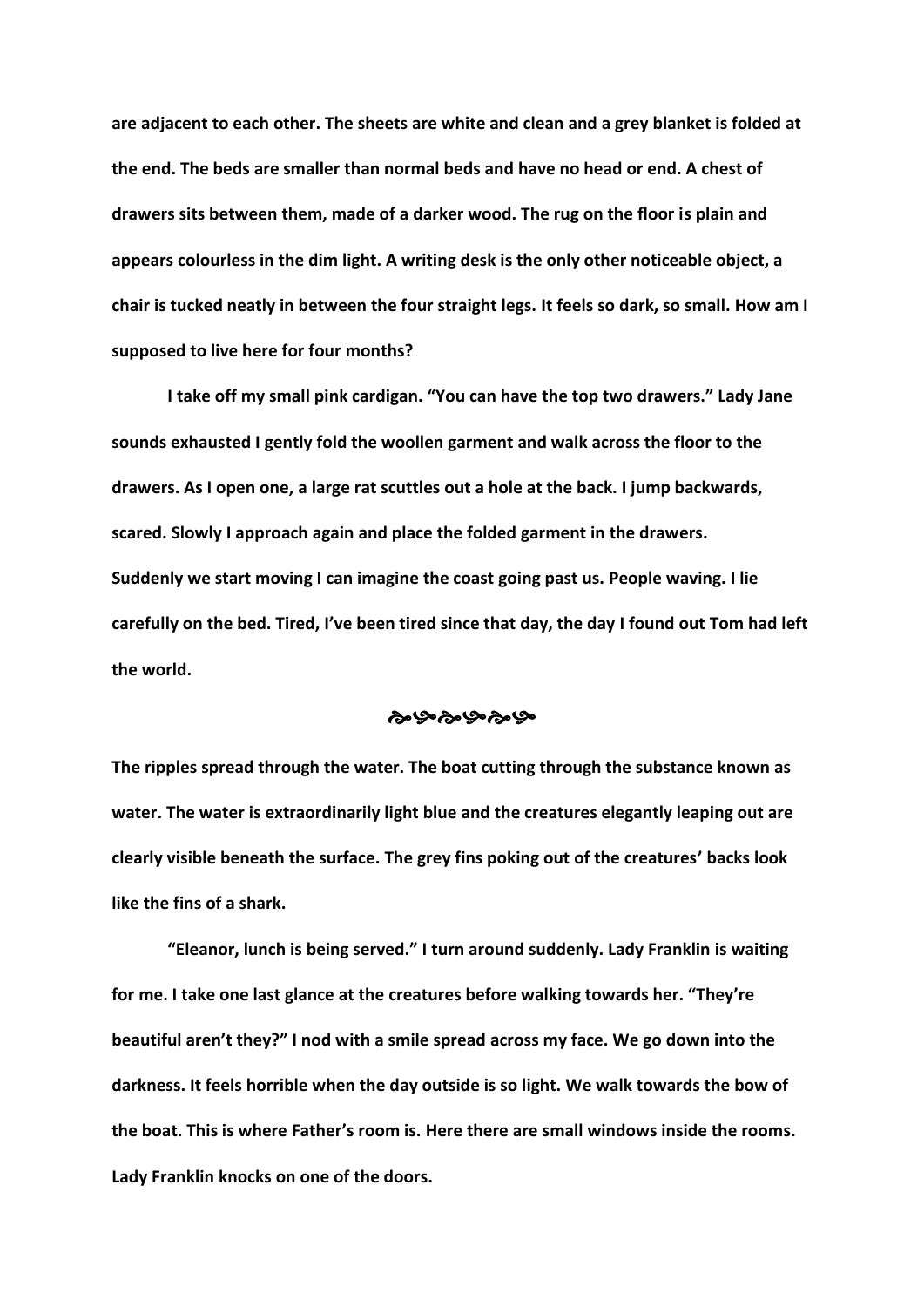**"Enter." I hear Father's voice through the door. The door is opened and natural light streams into the hall. A small table is in here. Father and the captain are already seated. I take one of the empty seats. A pot of soup in the middle of the table has steam rising from it. My bowl is filled with the same brown onion soup we have had for a week. The captain says grace today.**

**"May this journey be safe and successful, delivering us all home in London alive and well."** 

**"Amen." The spoon in my hand is cold and refreshing. I slowly eat the soup. The flavour is bitter and I don't particularly like it.** 

**Lady Franklin is slow today. Daintily eating the small pieces of onion. I finish and stare out the window. The view is just above the water and all I can see is water. The light streaming in makes sitting here somewhat enjoyable. Lady Jane taps on my shoulder.**

**"You may leave if you would like," she smiles "I left one of my books on your bed. I thought you would enjoy reading it."**

**I walk out, nodding thank you to the captain and Father. I go along the hall and enter my dark bedroom. The oil lamp is still burning but the darkness is very prominent. The book on my bed is small. I pick it up. It feels new. 'The** *Old* **Curiosity Shop***'* **by Charles Dickens is printed neatly across the cover. Excitement flares through me. I had a copy of Charles Dickens 'Oliver Twist' and loved it. I sit on the bed and open to the first page.**

#### ಳುಹೆಳಿತುಳಿತು

**I look down at all of the people. Straight ahead is the city of London. I see the docks and excitement floods through me. Few people are wandering around, mainly sailors at work repairing boats.**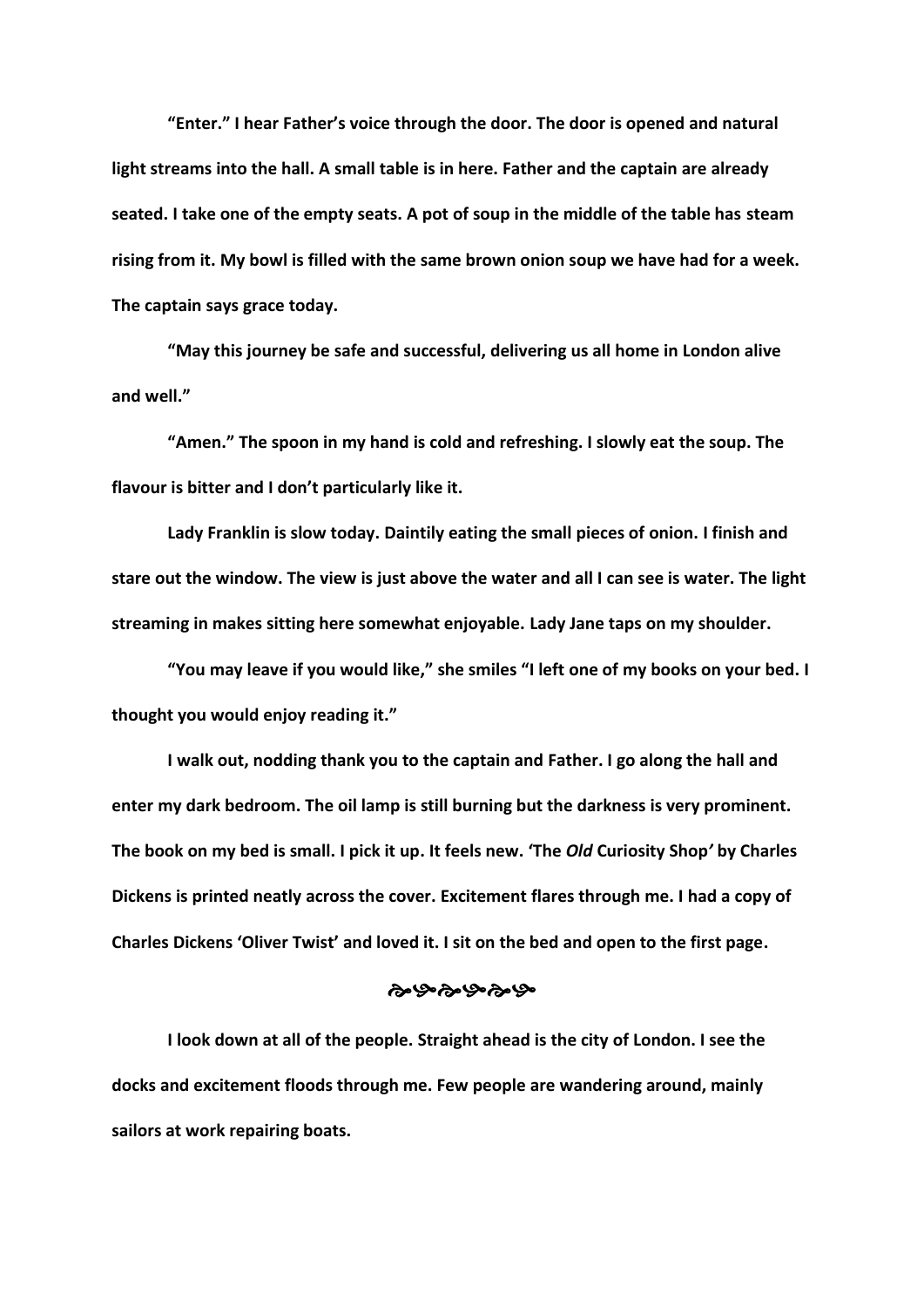**My attention is drawn to the sailors throwing ropes over the side of the boat to others standing on the dock. I can't wait to have my feet on solid ground.** 

**"We are going straight to our new house" Lady Franklin's voice sounds tired but relieved. I watch as sailors jump over the side and position the gangway to help us get down.** 

**I eagerly follow some sailors down the gangway and place my feet on the cobblestones. It feels amazing. I feel Lady Franklin's hand on my shoulder as she steadies herself.** 

**"Come on, Eleanor," Lady Franklin sounds dead exhausted. She beckons to a horse and carriage.** 

**I look out the window at the buildings and houses, fountains and statues. The city is spectacular, better than I remember. The dappled horses trot carefully along the cobbled street, the wheels rolling behind.** 

**We eventually stop. The door is opened and I follow Lady Franklin out onto the street. A large wooden country house is in front of me. A tower rises up from the roof. The gardens stretch around the edges of the structure. Flowers scattered colourfully in patches. A gazebo is neatly positioned in the centre of the front patch of lawn. Birch trees surround the grass creating clouds of shade.** 

**"I hope you like it," Lady Franklin is smiling. We walk to the front door, painted blue. A big brass bell hangs from a hook next to the hinges. The door is opened by a maid. She curtsies. "Could you please take Eleanor to her room?" a different girl appears and leads Lady Franklin in a different direction. The maid leads me to a flight of stairs. The stairs go up and up until meeting the wooden door. She opens it and I enter. The walls form a circle and I realise we must be in the tower. The oak wood floor has a circular rug**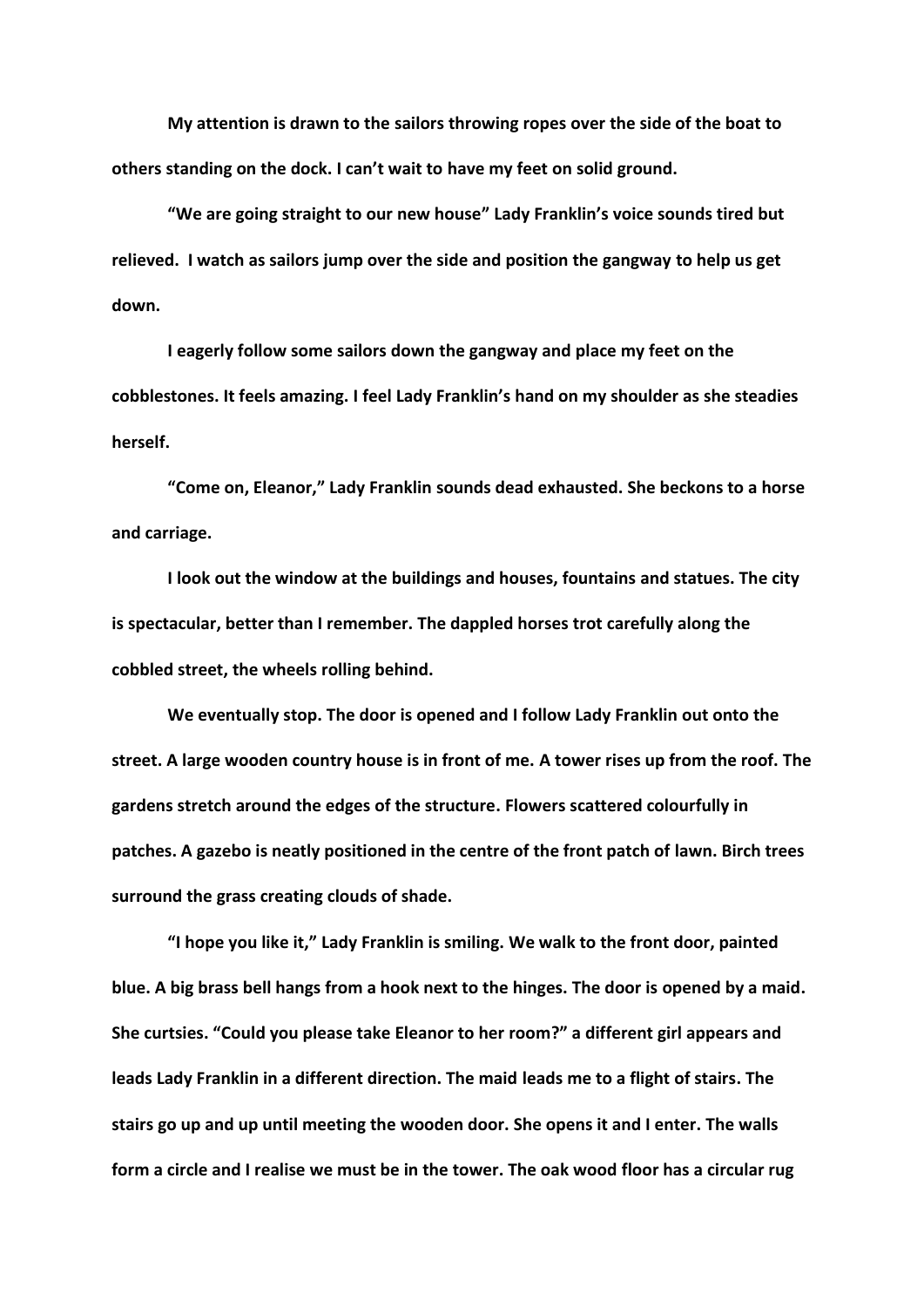**in the centre and a bed is in the middle of the room near a towering bookshelf stuffed full of books. A branch scrapes across the window and I see a tree running up the side of the house. A beautiful rocking chair** i**s in a corner, not my mother's but still beautiful and I snuggle up into a ball. My eyes slowly close.**

## موءح موءح موءحو

**A post-boy comes into view. He walks down the path and I hear the bell as it rings through the house. I gently open the window. It squeaks and the boy looks up. His yellow hair is so familiar. His blue eyes are so intense. I gasp suddenly and before I know it, I am racing down the stairs two at a time.**

**"Tom," my voice explodes from my mouth.**

**"Eleanor," his eyes are wide. We both stand there, awkwardly staring at each other.**

**"What's going on," Lady Jane runs out from the dining room to see what the commotion is about. She sees Tom and looks flabbergasted. "It's good to see you. How? Well it doesn't matter come inside. Mary could you please make us some tea." We walk into the dining room I had supper in last night and sit down on the tall backed chairs. Soon we have porcelain cups of tea in our hands. A plate of sweet biscuits has been set in front of us and Lady Franklin is taking dainty bites out of one.** 

**"Why did you come back to England?" Tom's voice sounds surprised.**

**"Sir John was withdrawn," Lady Franklin says "Eleanor was convinced you were lost when the Nelson sunk." She pauses.**

**"The Nelson sunk?" Tom sounds shocked. "I didn't know."**

**"Why weren't you on the Nelson?" I speak for the first time.**